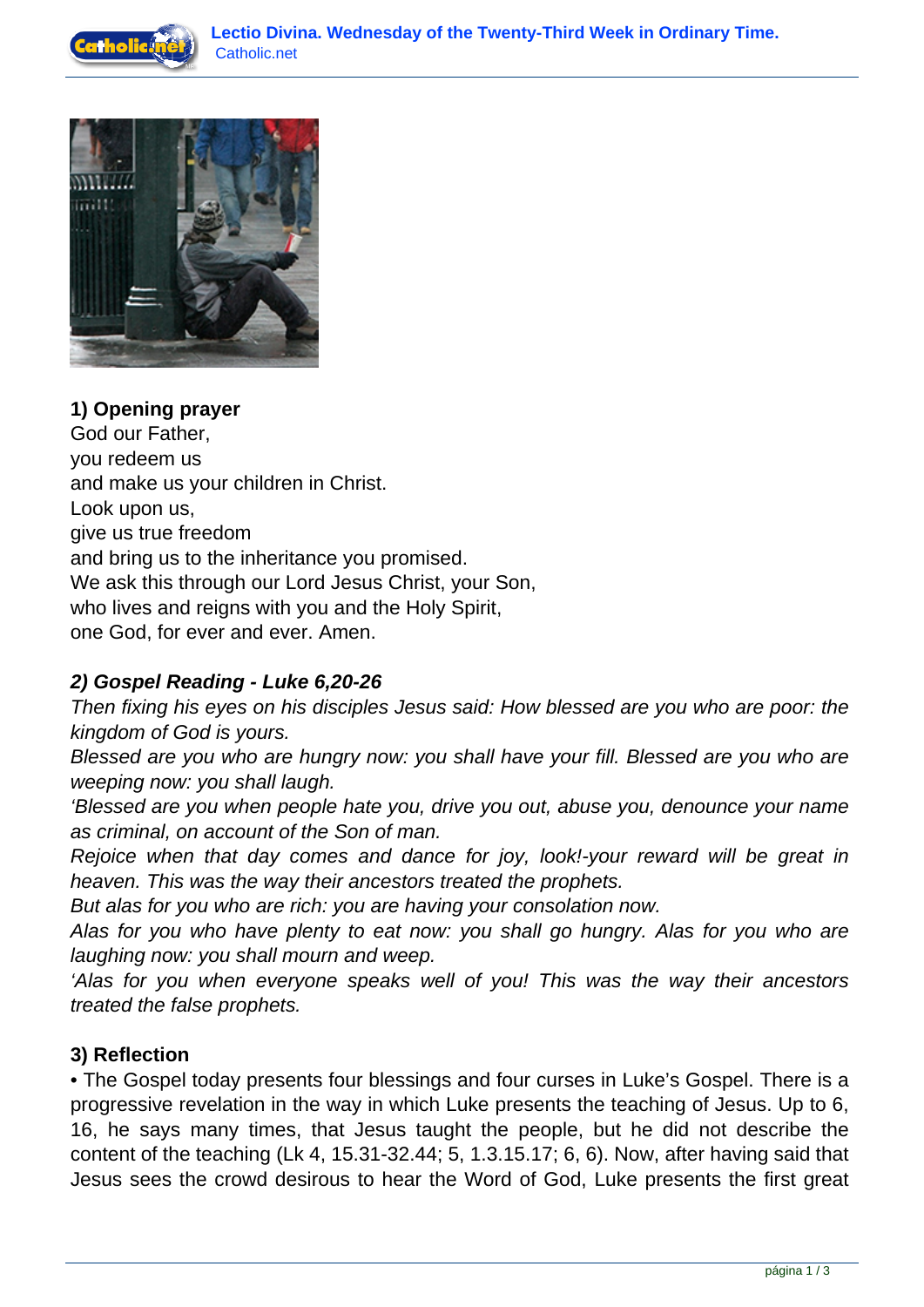

discourse which begins with the exclamation: "Blessed are you who are poor!" And "Alas for you, rich!" and then takes up all the rest of the chapter (Lk 6, 12-49). Some call this Discourse the "Discourse of the Plain" because, according to Luke, Jesus came down from the mountain and stopped in a place which was plain and there he pronounced his discourse. In Matthew's Gospel, this same discourse is given on the mountain (Mt 5, 1) and is called "The Sermon on the Mountain". In Matthew, in this discourse there are eight Beatitudes, which trace a program of life for the Christian communities of Jewish origin. In Luke, the sermon is shorter and more radical. It contains only four Beatitudes and four curses, directed to the Hellenistic communities, formed by rich and poor. This discourse of Jesus will be meditated on in the daily Gospel of the next days.

• Luke 6, 20: Blessed are you, poor! Looking at the disciples, Jesus declares: "Blessed are you who are poor, the Kingdom of Heaven is yours!" This declaration identifies the social category of the disciples. They are poor! And Jesus promises to them: "The Kingdom is yours!" It is not a promise made for the future. The verb is in the present. The Kingdom belongs to them already. They are blessed now. In the Gospel of Matthew, Jesus makes explicit the sense of this and says: "Blessed are the poor in spirit!" (Mt 5, 3). They are the poor who have the Spirit of Jesus; because there are some poor who have the mentality of the rich. The disciples of Jesus are poor and have the mentality of the poor. Like Jesus, they do not want to accumulate, but they assume their poverty and with him, they struggle for a more just life together, where there will be fraternity and sharing of goods, without any discrimination.

• Luke 6, 21-22: Blessed are you, who now hunger and weep. In the second and third Beatitude, Jesus says: "Blessed are who are hungry now, because you shall have your full! Blessed are you, who are weeping now, you shall laugh!" One part of the phrase is in the present and the other in the future. What we live and suffer now is not definitive; what is definitive is the Kingdom of God which we are constructing with the force of the Spirit of Jesus. To construct the Kingdom presupposes pain, suffering and persecution, but something is certain: the Kingdom will be attained, and you will have your fill and you will laugh!"

• Luke 6, 23: Blessed are you when people hate you...! The 4th Beatitude refers to the future: "Blessed are you when people hate you, drive you out on account of the Son of Man!" Rejoice when that day comes and dance for joy, look, your reward will be great in heaven. This was the way your ancestors treated the prophets!" With these words of Jesus, Luke encourages the communities of his time, because they were persecuted. Suffering is not death rattle, but the pain of birth pangs. It is a source of hope! Persecution was a sign that the future that had been announced by Jesus was arriving, being reached. The communities were following the right path.

• Luke 6, 24-25: Alas for you who are rich! Alas for you who now have your fill and who